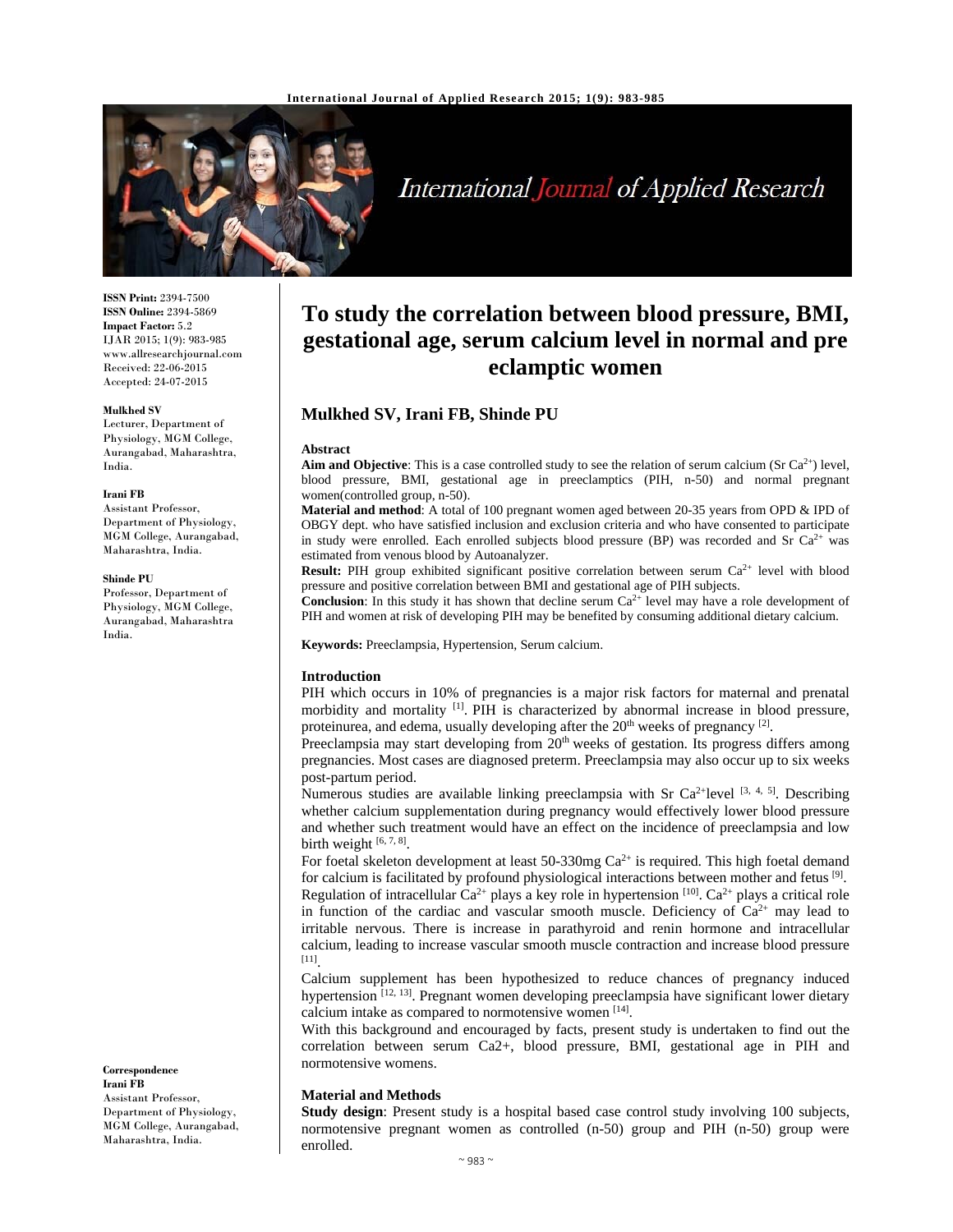**Methods:** Inclusion criteria included 1) Pregnant women age between 20-35 years 2) Primigravida 3) Normotensive and PIH women after completion of  $20<sup>th</sup>$  weeks of gestational age. Exclusion criteria were women with 1) Multiparas 2) Family history and personal history of hypertension 3) Any other major diseases (cardiac, renal, diabetes, TB) 4) H/O smoking, addiction of tobacco and alcohol. Pregnant women of varied socioeconomic status were selected from OPD and IPD in OBGY Dept. of MGM Medical College, Aurangabad were enrolled. Informed and written consent was obtained from all enrolled subjects. Questionnaires included personal information's (age, no. of pregnancies, level of education, Ca2+ sources in diet) and Institutional ethical committee had cleared the project.

PIH was diagnosed based on high blood pressure (two separate readings taken at least six hours apart of 140/90 mmHg or more), proteinurea and with or without edema (on face and hands). Blood pressure was measured using a sphygmomanometer and proteinurea analysis was done by using standard procedure. With all aseptic precautions 3ml of venous blood sample was collected in plain blub. Serum  $Ca^{2+}$ was estimated using Auto analyzer Dimension RXL Max Machine (Siemens).

**Statistical Analysis**: To analyzes data students't' test was used. 'p' value less than 0.005 was considered significant, 'p' value more than 0.05 was considered non significant and 'p' value less than 0.01 was considered highly significant.

## **Results**

100 women (PIH n-50) and (controlled n-50) who have satisfied the inclusion and exclusion criteria were selected.

| <b>Table 1:</b> Comparative statistics: of BMI, gestational age, systolic |
|---------------------------------------------------------------------------|
| BP, diastolic BP, proteinurea in controlled and PIH groups (SD-           |
| Standard deviation)                                                       |

| <b>Characteristics</b> | <b>Groups</b> | $Mean + SD$           | 4 <sup>2</sup><br>value | $\mathbf{p}$<br>value |  |
|------------------------|---------------|-----------------------|-------------------------|-----------------------|--|
| Age $(25-35yrs)$       | Controlled    | $28.62 + 2.29$        | 2.08                    | 0.05                  |  |
|                        | <b>PIH</b>    | $29.58 + 2.32$        |                         |                       |  |
| BMI $(Kg/m2)$          | Controlled    | $23.08 + 1.80$        | 0.87                    | 0.65                  |  |
|                        | <b>PIH</b>    | $23.04 + 1.80$        |                         |                       |  |
| Gestational            | Controlled    | $31.50 + 2.12$        | 0.87                    | 0.65                  |  |
| age(weeks)             | PIH           | $30.98 + 3.67$        |                         |                       |  |
| Systolic BP(mm         | Controlled    | $129.28 + 8.01$       | 11.35                   | 0.0005                |  |
| of $Hg$ )              | PIH           | 170.68+13.34          |                         |                       |  |
| Diastolic BP (mm)      | Controlled    | 79.84+4.48            | 24.24                   | 0.0001                |  |
| of Hg)                 | <b>PIH</b>    | $103.36 + 5.2$        |                         |                       |  |
| Serum $Ca^{2+}$        | Controlled    | $8.98 + 0.37$<br>1.35 |                         | 0.005                 |  |
| Level $(mg %)$         | <b>PIH</b>    | $8.07 + 0.43$         |                         |                       |  |

Table-1 Mean age in years showed significant positive correlation. Mean gestational period in weeks and BMI were not statistically different in controlled and PIH groups. Systolic and diastolic blood pressures were highly significant. Higher in PIH group than controlled group. Serum Ca2+ in PIH group was significantly lower than controlled group.

**Table 2:** Correlation between Age, Sr.Ca2+, BMI, gestational age, systolic BP, diastolic BP in PIH group

|                            | Age<br>(Yrs) | $Sr.Ca2+$<br>$(mg\%)$ | <b>Systolic BP</b><br>(mmHg) | <b>Diastolic BP</b><br>(mmHg) | <b>Gestational Age</b><br>(wks) | <b>BMI</b><br>Kg/m <sup>2</sup> |
|----------------------------|--------------|-----------------------|------------------------------|-------------------------------|---------------------------------|---------------------------------|
| Age (yrs)                  |              | 0.040                 | 0.125                        | $-0.030$                      | $-0.031$                        | 0.033                           |
| $Sr.Ca2+ (mg%)$            |              |                       | 0.288                        | 0.318                         | $-0.056$                        | $-0.067$                        |
| Systolic BP (mm Hg)        |              |                       |                              | 0.220                         | 0.106                           | 0.066                           |
| Diastolic BP (mm Hg)       |              |                       |                              |                               | 0.013                           | 0.287                           |
| Gestational age<br>(weeks) |              |                       |                              |                               |                                 | 0.132                           |
| BMI $Kg/m^2$               |              |                       |                              |                               |                                 |                                 |

Table-2 shows significant positive correlation between serum calcium level with systolic and diastolic BP. BMI showed

positive relationship with diastolic BP and gestational age of PIH

**Table 3:** Correlation between Age, Sr.Ca2+, BMI, gestational age, systolic BP, diastolic BP in controlled group

|                            | Age<br>(Yrs) | $Sr.Ca2+$<br>$(mg\%)$ | <b>Systolic BP</b><br>(mmHg) | <b>Diastolic BP</b><br>(mmHg) | <b>Gestational Age</b><br>(wks) | <b>BMI</b><br>Kg/m <sup>2</sup> |
|----------------------------|--------------|-----------------------|------------------------------|-------------------------------|---------------------------------|---------------------------------|
| Age (yrs)                  |              | 0.106                 | 0.179                        | $-0.021$                      | $-0.090$                        | $-0.254$                        |
| $Sr.Ca2+ (mg%)$            |              |                       | 0.052                        | 0.112                         | $-0.008$                        | $-0.004$                        |
| Systolic BP (mm Hg)        |              |                       |                              | 0.070                         | 0.016                           | 0.081                           |
| Diastolic BP (mm Hg)       |              |                       |                              |                               | 0.192                           | 0.354                           |
| Gestational age<br>(weeks) |              |                       |                              |                               |                                 | 0.087                           |
| BMI $(Kg/m^2)$             |              |                       |                              |                               |                                 |                                 |

## **Discussion**

Our study has shown that the mean Sr  $Ca^{2+}$  of the PIH group was (8.07 $\pm$ 0.43), while the SrCa<sup>2+</sup> of the control group was  $(8.98<sub>±</sub>0.3)$ . There was statistically significant difference in both groups p=0.005. This result matches previous data which suggest that an inverse relationship between calcium and incidence of PIH.

In PIH group there is a significant positive correlation between serum calcium level with systolic and diastolic BP. BMI showed positive relationship with diastolic BP. There

was positive correlation between BMI and gestational age of PIH subjects. Whereas in controlled group, serum calcium does not show correlation with BP or any other parameters. BMI is negatively associated with systolic BP and gestational age and positively associated with diastolic BP. On the basis of experimental findings, no precise mechanism has been established relating serum calcium levels with preeclampsia. However, several theories have been put forward. One of the possibility is that preeclamptics have a significantly lower 1, 25 – dihydroxyvitamin D, This lower